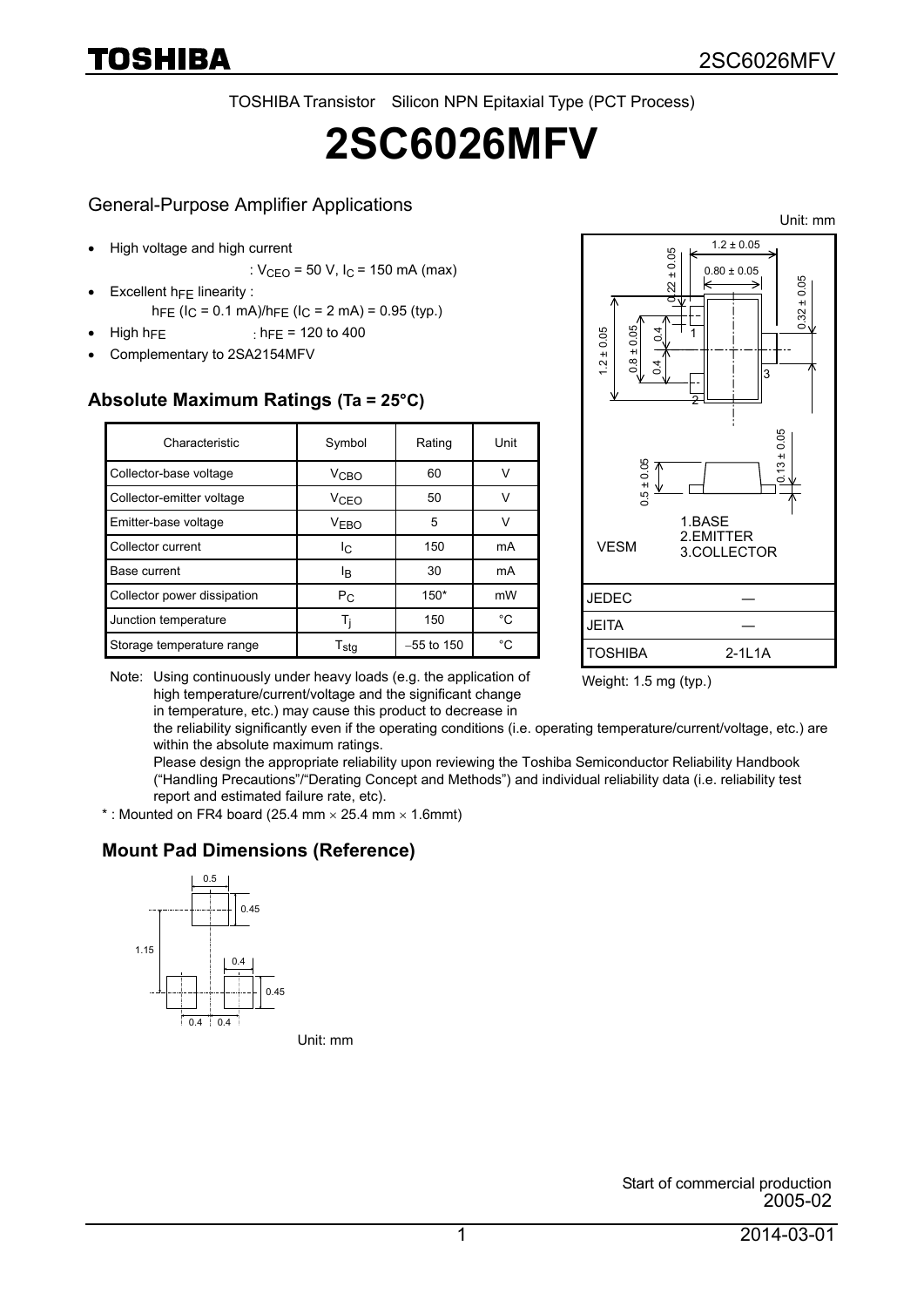#### **Electrical Characteristics (Ta = 25°C)**

| Characteristic                       | Symbol                 | <b>Test Condition</b>                          | Min | Typ. | Max  | Unit       |
|--------------------------------------|------------------------|------------------------------------------------|-----|------|------|------------|
| Collector cutoff current             | <b>ICBO</b>            | $V_{CB} = 60 V, I_F = 0$                       |     |      | 0.1  | μA         |
| Emitter cutoff current               | <b>IEBO</b>            | $V_{FR} = 5 V, I_C = 0$                        |     |      | 0.1  | μA         |
| DC current gain                      | $h_{\text{FF}}$ (Note) | $V_{CF} = 6 V, I_C = 2 mA$                     | 120 |      | 400  |            |
| Collector-emitter saturation voltage | $VCE$ (sat)            | $I_C = 100$ mA, $I_B = 10$ mA                  |     | 0.15 | 0.25 | v          |
| <b>Transition frequency</b>          | fτ                     | $V_{CF} = 10 V, I_C = 1 mA$                    | 60  |      |      | <b>MHz</b> |
| Collector output capacitance         | $C_{ob}$               | $V_{CB}$ = 10 V, I <sub>F</sub> = 0, f = 1 MHz |     | 0.95 | 3    | pF         |

Note:  $h_{FE}$  classification Y (Y): 120 to 240, GR (G): 200 to 400

( ) marking symbol

### **Marking**

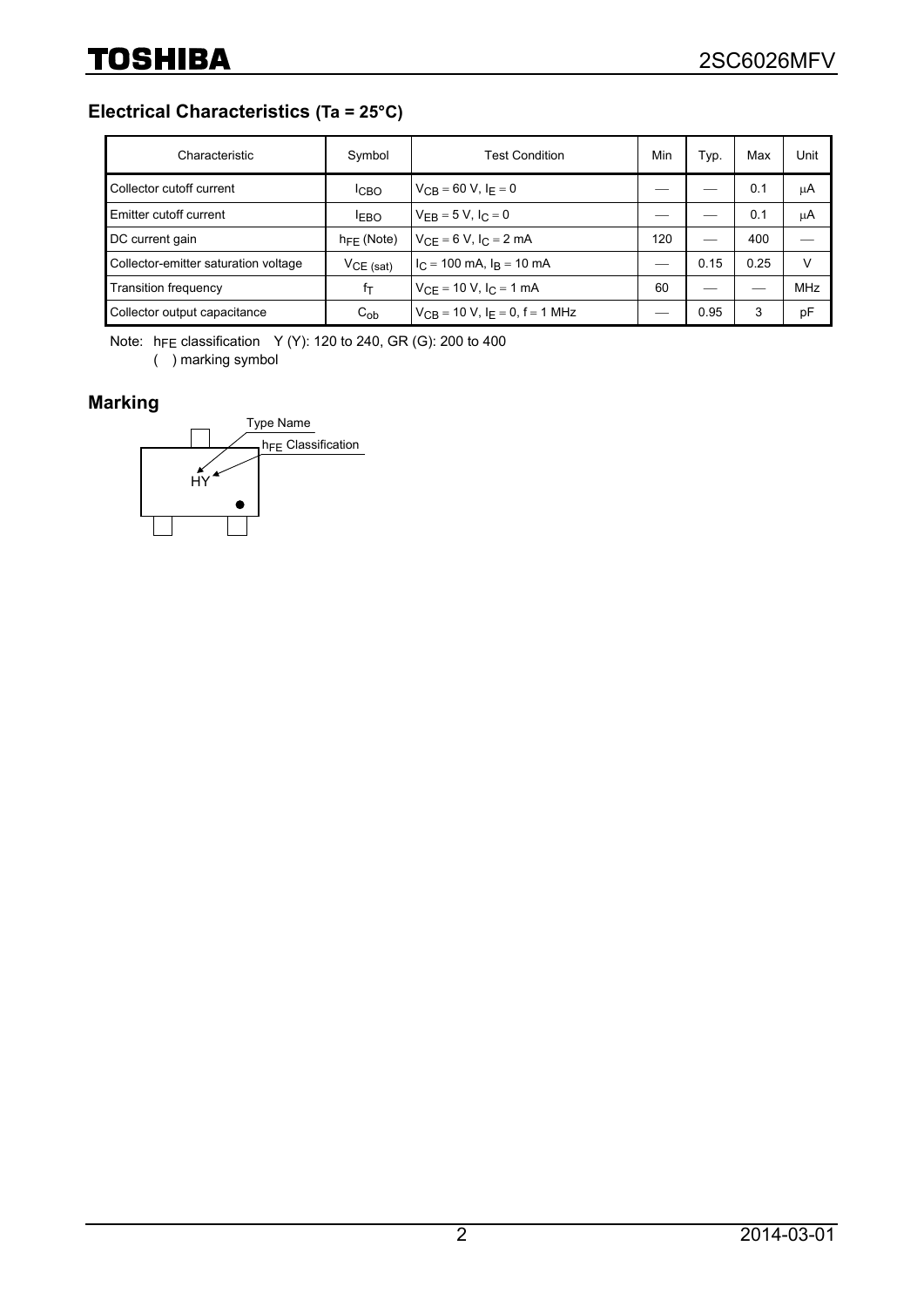## TOSHIBA